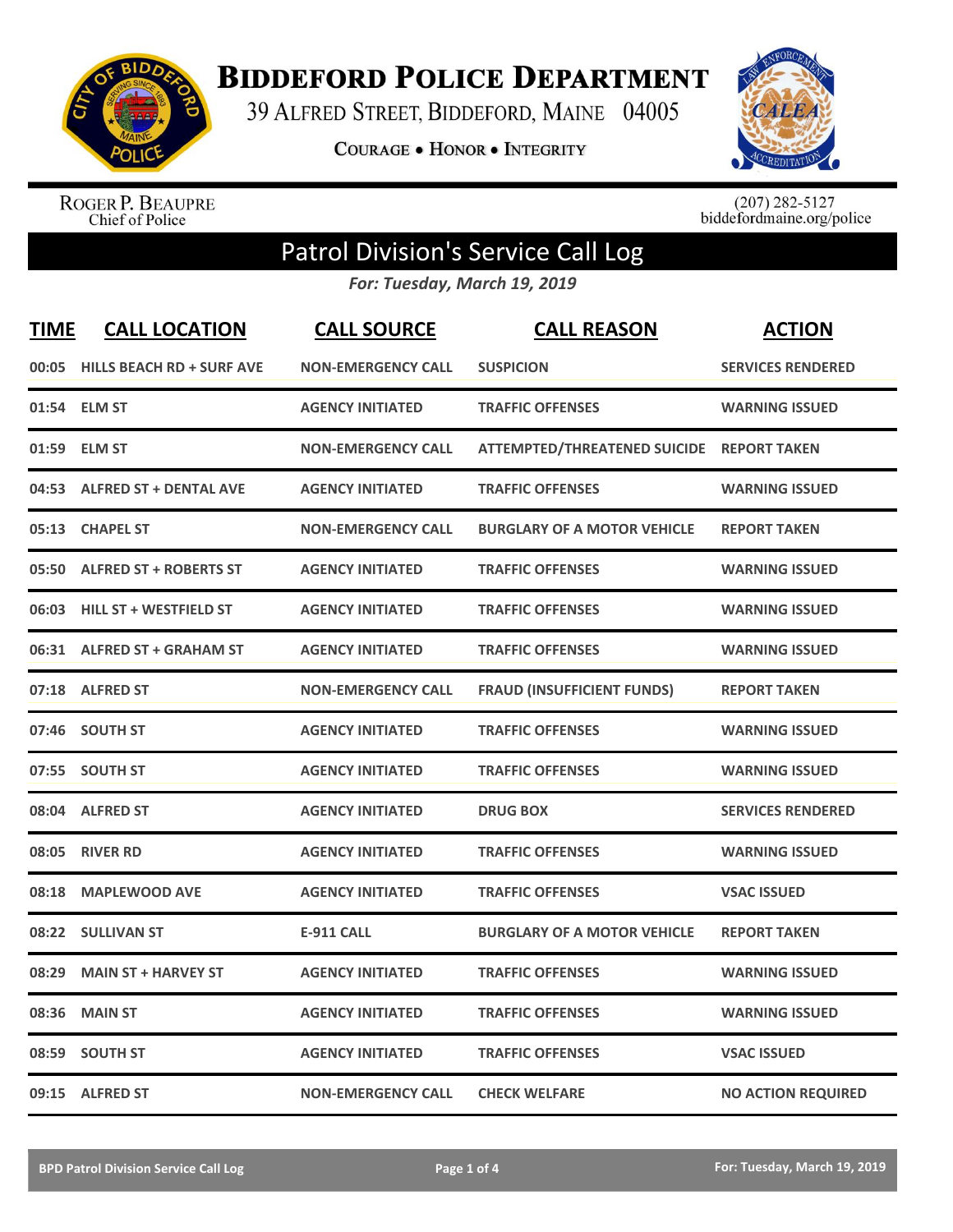| <b>TIME</b> | <b>CALL LOCATION</b>       | <b>CALL SOURCE</b>        | <b>CALL REASON</b>                     | <b>ACTION</b>                |
|-------------|----------------------------|---------------------------|----------------------------------------|------------------------------|
|             | 09:16 UNION ST             | <b>NON-EMERGENCY CALL</b> | <b>PARKING COMPLAINT</b>               | <b>SERVICES RENDERED</b>     |
|             | 09:22 ELM ST               | <b>WALK-IN AT STATION</b> | <b>PAPERWORK</b>                       | <b>SERVICES RENDERED</b>     |
|             | 09:26 SOUTH ST             | <b>AGENCY INITIATED</b>   | <b>TRAFFIC OFFENSES</b>                | <b>WARNING ISSUED</b>        |
|             | 09:36 MAIN ST + LINCOLN ST | <b>AGENCY INITIATED</b>   | <b>TRAFFIC OFFENSES</b>                | <b>NO ACTION REQUIRED</b>    |
|             | 09:51 ALFRED ST            | <b>NON-EMERGENCY CALL</b> | <b>ARTICLES LOST/FOUND</b>             | <b>REPORT TAKEN</b>          |
|             | 09:52 MAIN ST              | <b>WALK-IN AT STATION</b> | <b>INFORMATION</b>                     | <b>SERVICES RENDERED</b>     |
|             | 09:54 WEST ST              | <b>NON-EMERGENCY CALL</b> | <b>ASSIST PD AGENCY</b>                | <b>SERVICES RENDERED</b>     |
|             | 10:10 WACO DR              | <b>AGENCY INITIATED</b>   | <b>ANIMAL COMPLAINT</b>                | <b>FIELD INTERVIEW</b>       |
|             | 10:18 ELM ST               | <b>AGENCY INITIATED</b>   | <b>PAPERWORK</b>                       | <b>PAPERWORK SERVED</b>      |
|             | 10:19 BACON ST + ALFRED ST | <b>NON-EMERGENCY CALL</b> | <b>ARTICLES LOST/FOUND</b>             | <b>SERVICES RENDERED</b>     |
|             | <b>10:31 LIND AVE</b>      | <b>AGENCY INITIATED</b>   | <b>ANIMAL COMPLAINT</b>                | <b>WARNING ISSUED</b>        |
|             | 10:47 ELM ST               | <b>AGENCY INITIATED</b>   | <b>TRAFFIC OFFENSES</b>                | <b>WARNING ISSUED</b>        |
|             | 10:48 HILLS BEACH RD       | <b>NON-EMERGENCY CALL</b> | <b>ANIMAL COMPLAINT</b>                | <b>WARNING ISSUED</b>        |
|             | 10:48 ELM ST               | <b>NON-EMERGENCY CALL</b> | <b>ASSIST PD AGENCY</b>                | <b>SERVICES RENDERED</b>     |
|             | 11:08 CUTTS ST             | <b>E-911 CALL</b>         | 911 MISUSE                             | <b>NO ACTION REQUIRED</b>    |
|             | 12:15 MAIN ST + LINCOLN ST | <b>AGENCY INITIATED</b>   | <b>TRAFFIC OFFENSES</b>                | <b>VSAC ISSUED</b>           |
|             | 12:25 POOL ST              | <b>NON-EMERGENCY CALL</b> | <b>BURGLARY OF A MOTOR VEHICLE</b>     | <b>REPORT TAKEN</b>          |
|             | 12:28 BERNARD AVE          | <b>E-911 CALL</b>         | <b>DEATH ATTENDED &amp; UNATTENDED</b> | <b>REPORT TAKEN</b>          |
|             | 12:40 ELM ST               | <b>NON-EMERGENCY CALL</b> | <b>DISABLED VEHICLE</b>                | <b>REMOVED HAZARD</b>        |
|             | 13:00 WENTWORTH ST         | <b>AGENCY INITIATED</b>   | <b>ANIMAL COMPLAINT</b>                | <b>SERVICES RENDERED</b>     |
|             | 13:14 ELM ST               | <b>AGENCY INITIATED</b>   | <b>TRAFFIC OFFENSES</b>                | <b>VSAC ISSUED</b>           |
|             | 13:28 MAINE TPKE           | E-911 CALL                | 911 MISUSE                             | <b>REFERRED OTHER AGENCY</b> |
|             | 13:42 HILL ST              | <b>AGENCY INITIATED</b>   | <b>TRAFFIC OFFENSES</b>                | <b>VSAC ISSUED</b>           |
|             | 14:02 SOUTH ST             | <b>WALK-IN AT STATION</b> | <b>WRIT OF POSSESSION</b>              | <b>NO ACTION REQUIRED</b>    |
|             | 14:09 POOL ST              | <b>AGENCY INITIATED</b>   | <b>TRAFFIC OFFENSES</b>                | <b>WARNING ISSUED</b>        |
|             | 14:16 POOL ST              | <b>AGENCY INITIATED</b>   | <b>TRAFFIC OFFENSES</b>                | <b>WARNING ISSUED</b>        |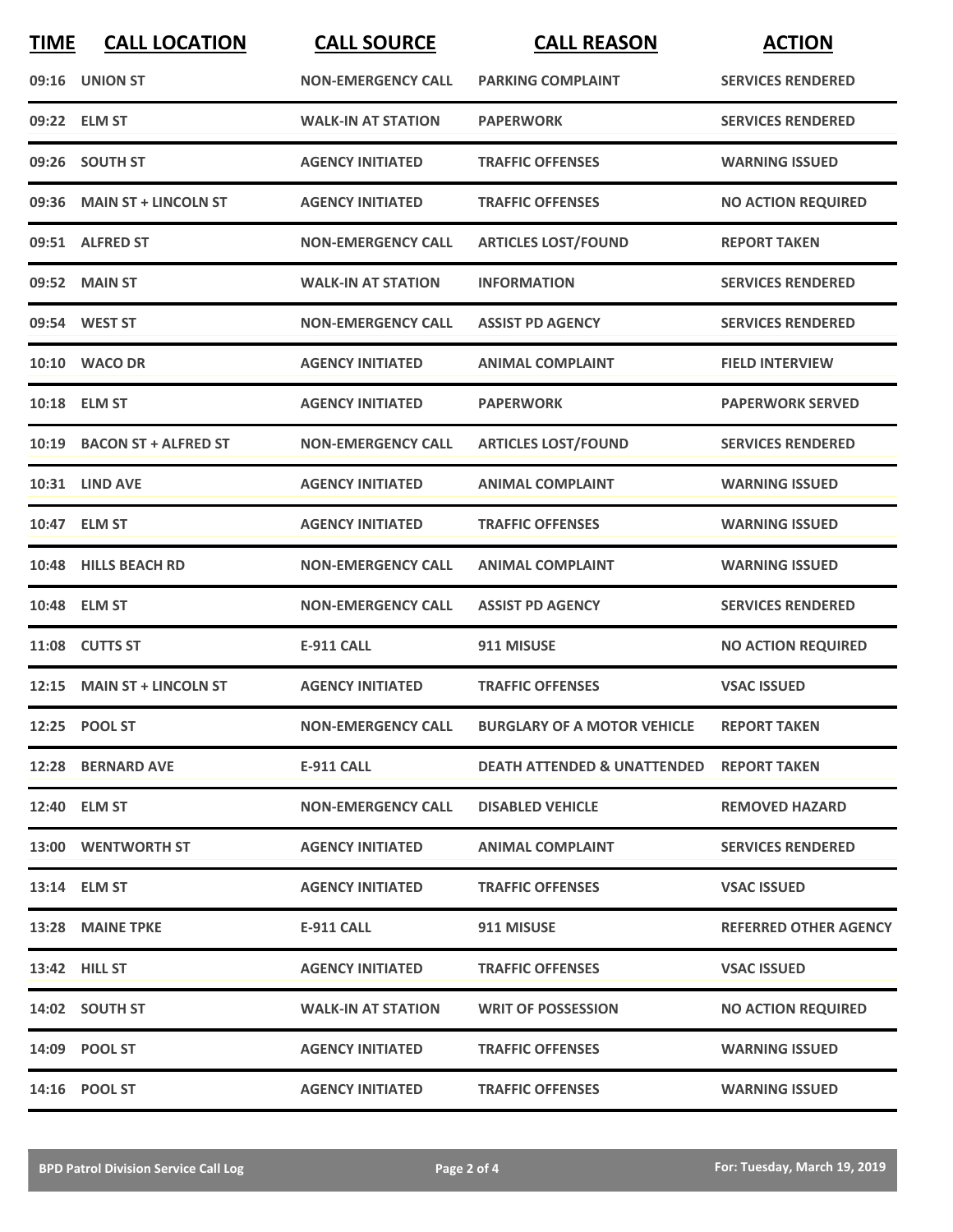|       | 14:16 LESTER B ORCUTT BLVD + NINTH NON-EMERGENCY CALL |                           | <b>ANIMAL COMPLAINT</b>            | <b>SERVICES RENDERED</b>    |
|-------|-------------------------------------------------------|---------------------------|------------------------------------|-----------------------------|
|       | 14:28 POOL ST                                         | <b>WALK-IN AT STATION</b> | <b>PAPERWORK</b>                   | <b>SERVICES RENDERED</b>    |
| 15:25 | <b>POOL ST</b>                                        | <b>AGENCY INITIATED</b>   | <b>PAPERWORK</b>                   | <b>PAPERWORK NOT SERVED</b> |
|       | 15:30 JEFFERSON ST                                    | <b>E-911 CALL</b>         | 911 MISUSE                         | <b>NO ACTION REQUIRED</b>   |
|       | 15:35 GEORGE ST                                       | <b>AGENCY INITIATED</b>   | <b>PAPERWORK</b>                   | <b>PAPERWORK SERVED</b>     |
|       | 15:35 WESTERN AVE                                     | <b>NON-EMERGENCY CALL</b> | <b>ANIMAL COMPLAINT</b>            | <b>SERVICES RENDERED</b>    |
|       | 15:41 GEORGE ST                                       | <b>AGENCY INITIATED</b>   | <b>MISSING PERSON</b>              | <b>SERVICES RENDERED</b>    |
|       | 15:56 CENTER ST                                       | <b>E-911 CALL</b>         | 911 MISUSE                         | <b>NO VIOLATION</b>         |
| 16:07 | <b>HILL ST</b>                                        | <b>AGENCY INITIATED</b>   | <b>TRAFFIC OFFENSES</b>            | <b>WARNING ISSUED</b>       |
|       | 16:12 ELM ST                                          | <b>NON-EMERGENCY CALL</b> | <b>CIVIL COMPLAINT</b>             | <b>SERVICES RENDERED</b>    |
|       | 16:30 BARRA RD                                        | <b>NON-EMERGENCY CALL</b> | <b>EFD IN PROGRESS</b>             | <b>NO ACTION REQUIRED</b>   |
| 16:33 | <b>LINCOLN ST</b>                                     | E-911 CALL                | 911 MISUSE                         | <b>NO ACTION REQUIRED</b>   |
| 16:54 | <b>PRECOURT ST + MOUNTAIN RD</b>                      | <b>AGENCY INITIATED</b>   | <b>TRAFFIC OFFENSES</b>            | <b>VSAC ISSUED</b>          |
|       | 17:03 SOUTH ST                                        | <b>AGENCY INITIATED</b>   | <b>TRAFFIC OFFENSES</b>            | <b>WARNING ISSUED</b>       |
| 17:10 | <b>ALFRED ST + MYRTLE ST</b>                          | <b>AGENCY INITIATED</b>   | <b>TRAFFIC OFFENSES</b>            | <b>WARNING ISSUED</b>       |
|       | 17:19 ALFRED ST + LAMBERT ST                          | <b>AGENCY INITIATED</b>   | <b>TRAFFIC OFFENSES</b>            | <b>WARNING ISSUED</b>       |
|       | 17:34 POOL ST                                         | <b>AGENCY INITIATED</b>   | <b>TRAFFIC OFFENSES</b>            | <b>WARNING ISSUED</b>       |
|       | 17:35 MAIN ST                                         | <b>AGENCY INITIATED</b>   | <b>TRAFFIC OFFENSES</b>            | <b>VSAC ISSUED</b>          |
|       | 17:46 GOVE ST                                         | <b>NON-EMERGENCY CALL</b> | <b>MESSAGE DELIVERY</b>            | <b>SERVICES RENDERED</b>    |
|       | 18:21 MAIN ST                                         | <b>NON-EMERGENCY CALL</b> | <b>VIN VERIFICATION</b>            | <b>SERVICES RENDERED</b>    |
|       | 18:59 FOAV CT                                         | <b>NON-EMERGENCY CALL</b> | <b>ANIMAL COMPLAINT</b>            | <b>NO ACTION REQUIRED</b>   |
|       | 19:13 TIBBETTS AVE                                    | <b>NON-EMERGENCY CALL</b> | <b>BURGLARY OF A MOTOR VEHICLE</b> | <b>REPORT TAKEN</b>         |
|       | 19:33 POOL ST                                         | <b>E-911 CALL</b>         | <b>DISTURBANCE / NOISE</b>         | <b>WARNING ISSUED</b>       |
|       | 19:45 SULLIVAN ST                                     | <b>NON-EMERGENCY CALL</b> | <b>CHECK WELFARE</b>               | <b>SERVICES RENDERED</b>    |
|       | 19:53 POOL ST + MEETINGHOUSE RD                       | <b>AGENCY INITIATED</b>   | <b>TRAFFIC OFFENSES</b>            | <b>WARNING ISSUED</b>       |
|       | 20:35 ALFRED ST + SHOPS WAY                           | <b>AGENCY INITIATED</b>   | <b>TRAFFIC OFFENSES</b>            | <b>WARNING ISSUED</b>       |